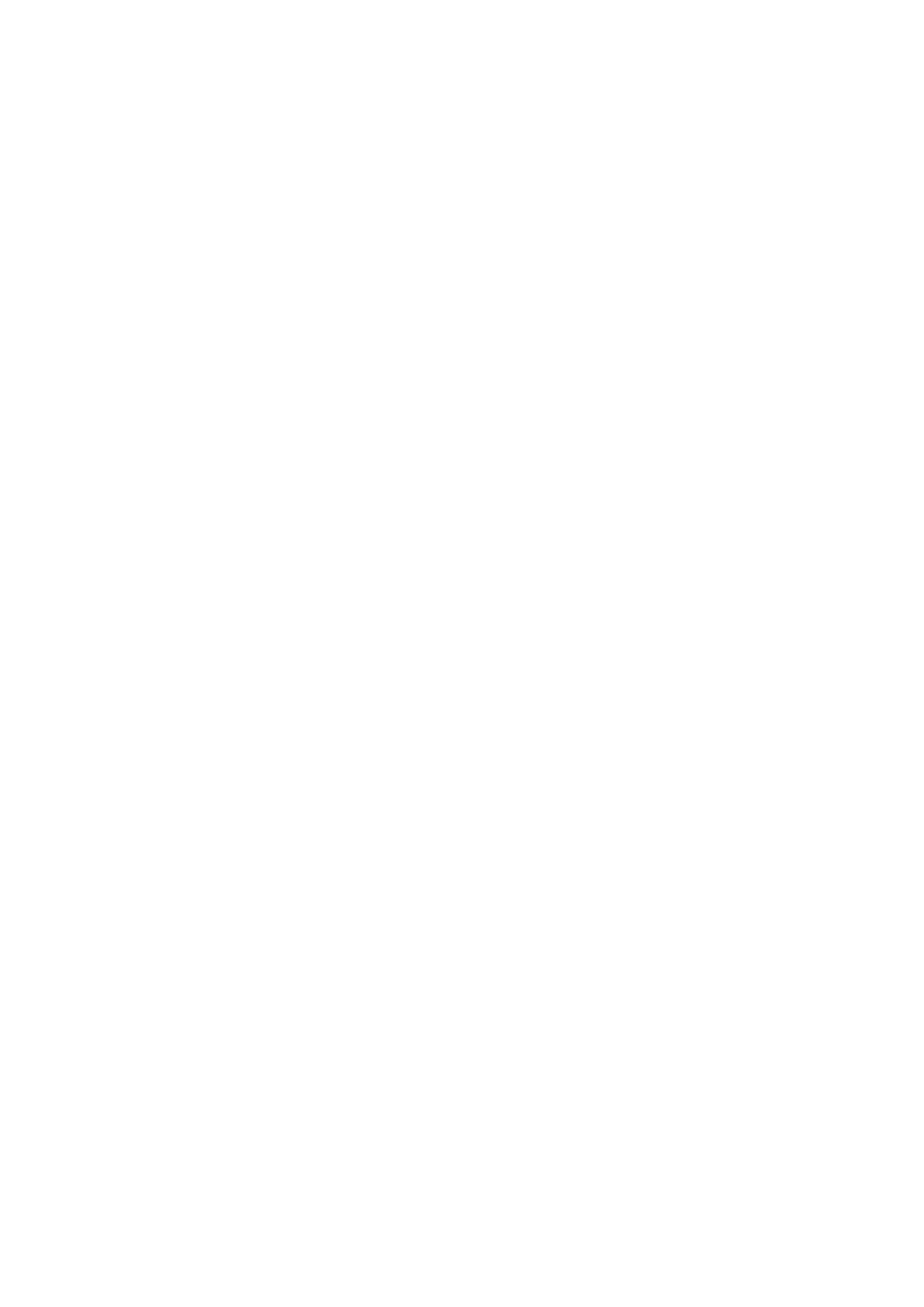# **REPORT**

#### **1 Background**

On 1st March 2022, the UK brought into force the [Russia \(Sanctions\) \(EU Exit\)](https://www.legislation.gov.uk/uksi/2022/203/made)  Amendment) (No. [4\) Regulations 2022](https://www.legislation.gov.uk/uksi/2022/203/made) (the "UK Amendment Regulations"), which amended the [Russia \(Sanctions\) \(EU Exit\) Regulations](https://www.legislation.gov.uk/uksi/2019/855/contents) 2019.

The amendment expanded the UK's Russia sanctions regime and introduced a number of new maritime sanctions in response to Russia's invasion of Ukraine. Many of these sanctions restrictions were effective automatically in Jersey, by virtue of the [Sanctions](https://www.jerseylaw.je/laws/current/Pages/17.750.aspx)  [and Asset-Freezing \(Jersey\) Law 2019](https://www.jerseylaw.je/laws/current/Pages/17.750.aspx) and the [Sanctions and Asset-Freezing](https://www.jerseylaw.je/laws/current/Pages/17.750.02.aspx)  [\(Implementation of External Sanctions\) \(Jersey\) Order](https://www.jerseylaw.je/laws/current/Pages/17.750.02.aspx) 2021 (the "Jersey Sanctions Order"). Other of these measures were implemented by the [Sanctions and Asset-](https://www.jerseylaw.je/laws/enacted/Pages/RO-022-2022.aspx)[Freezing \(Implementation of External Sanctions\) \(Amendment –](https://www.jerseylaw.je/laws/enacted/Pages/RO-022-2022.aspx) Russia) (Jersey) [Order](https://www.jerseylaw.je/laws/enacted/Pages/RO-022-2022.aspx) 2022, which amended the Jersey Sanctions Order, made by the Minister for External Relations and Financial Services on 1st March 2022.

However, to give full effect in Jersey to the measures introduced by the UK Amendment Regulations, it is necessary to prevent the registration of certain ships on the Jersey Register of Ships, and to provide the Registrar of Shipping with the power to de-register certain ships in compliance with sanctions restrictions.

## **2 The Draft Regulations**

These Regulations would, if adopted, amend the [Shipping \(Registration\) \(Jersey\)](https://www.jerseylaw.je/laws/current/Pages/19.885.70.aspx)  [Regulations](https://www.jerseylaw.je/laws/current/Pages/19.885.70.aspx) 2004 to provide for the implementation of sanctions in relation to the registration of ships.

These Regulations would insert a new Regulation 2A into the Shipping (Registration) (Jersey) Regulations 2004. New Regulation 2A provides that the Registrar of Shipping must refuse to register a ship, terminate the registration of a ship, or take any other action that the Registrar considers necessary in order to give effect to a provision made by or under the Sanctions and Asset-Freezing (Jersey) Law 2019 or any Order under that Law.

Regulation 3 gives the name of the Regulations and provides for them to come into force the day after they are made

## **3 Financial and manpower implications**

There are no resource or manpower implications arising for the States of Jersey as a result of these Draft Regulations.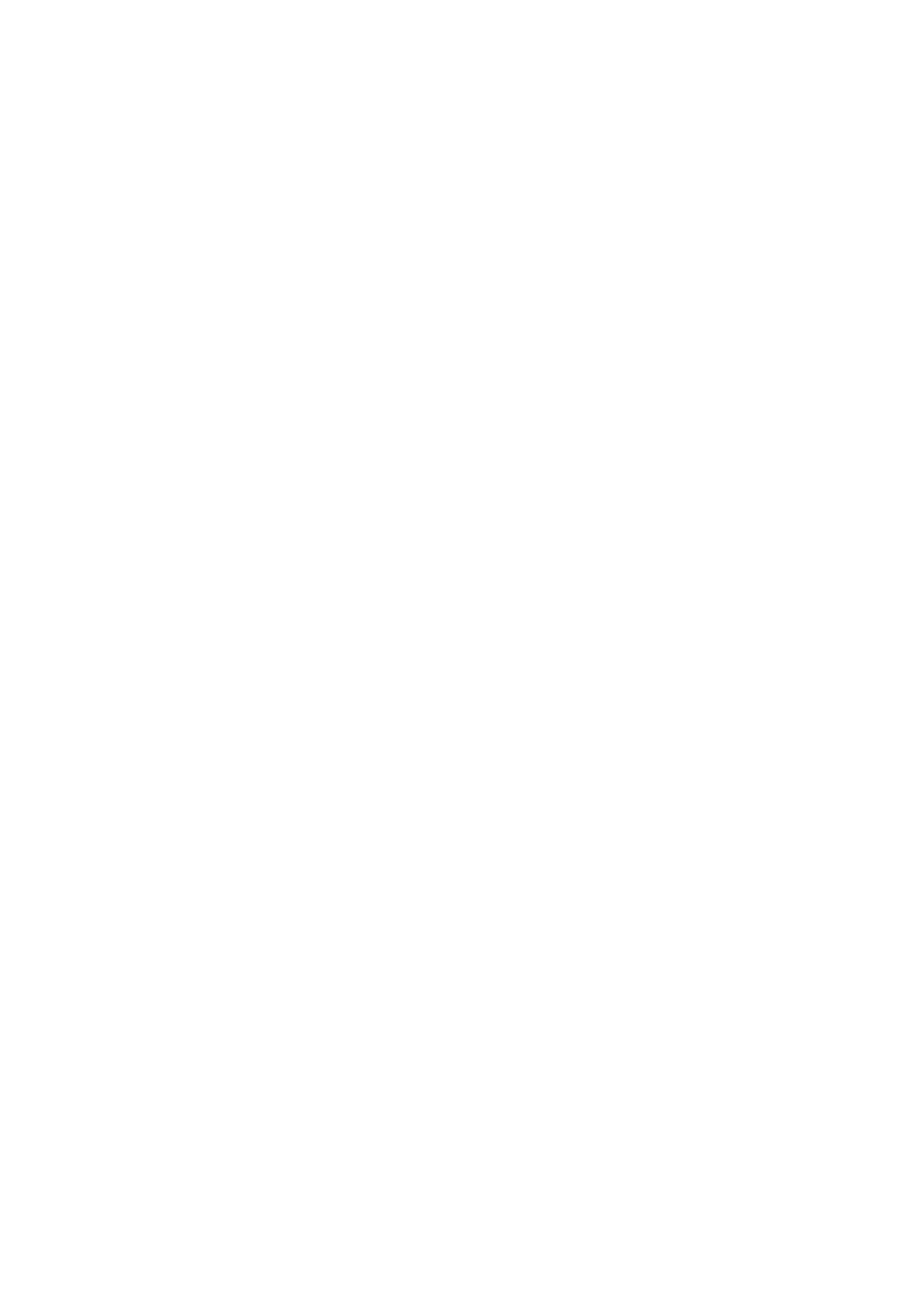# **EXPLANATORY NOTE**

These Regulations would, if made, amend the Shipping (Registration) (Jersey) Regulations 2004 to provide for the implementation of sanctions in relation to the registration of ships.

*Regulation 1* introduces the amendment.

*Regulation 2* inserts a new Regulation 2A into the Shipping (Registration) (Jersey) Regulations 2004. New Regulation 2A provides that the Registrar of Shipping must refuse to register a ship, terminate the registration of a ship, or take any other action that the Registrar considers necessary in order to give effect to a provision made by or under the Sanctions and Asset-Freezing (Jersey) Law 2019.

*Regulation 3* gives the name of the Regulations and provides for them to come into force on the day after they are made.